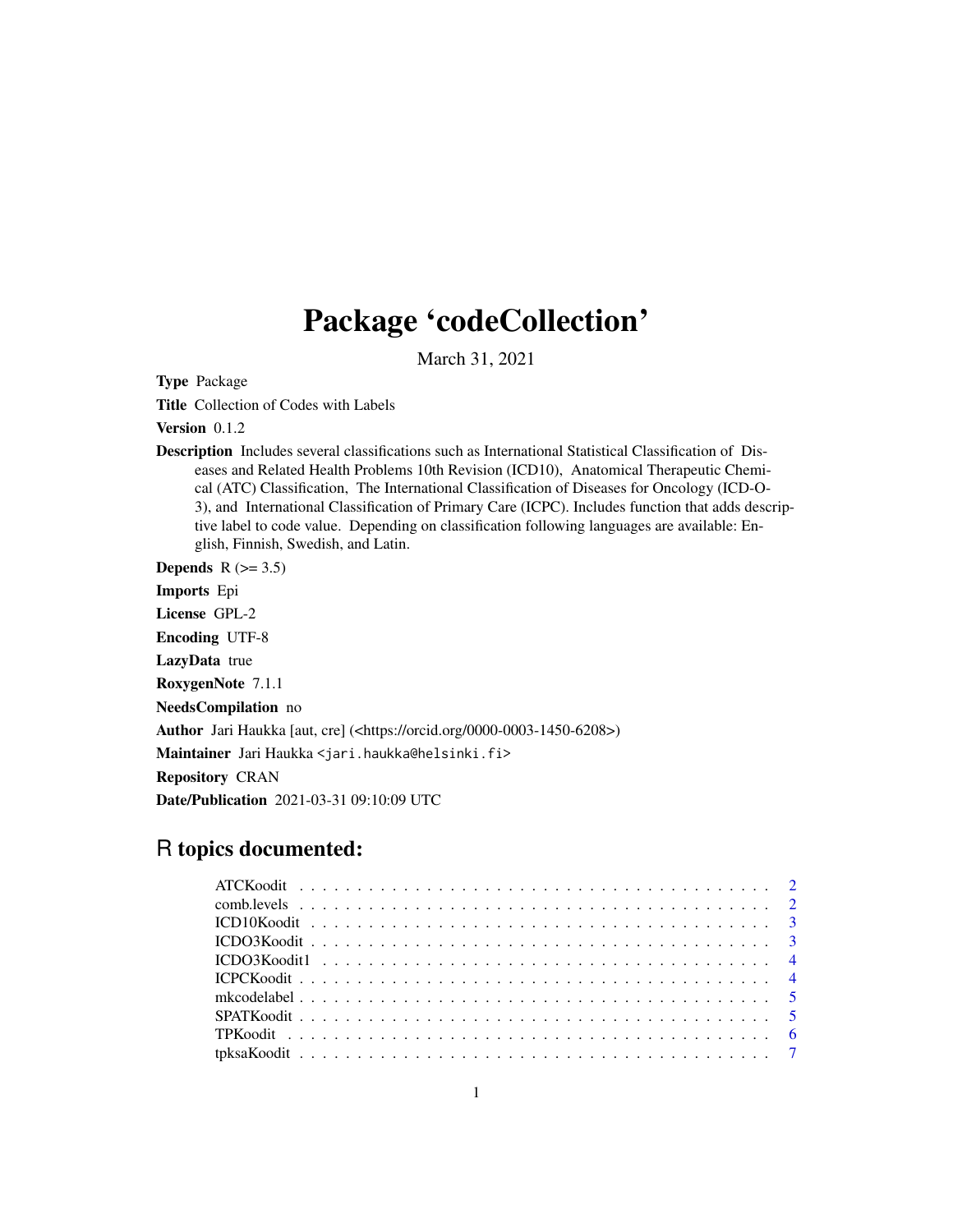#### <span id="page-1-0"></span>**Index** [8](#page-7-0) **8**

ATCKoodit *ATC codes*

#### Description

A data set containing ATC codes "@note Only in English

#### Usage

ATCKoodit

#### Format

A data frame:

Koodi Code value

- en Label inEnglish
- fi Label in English

comb.levels *Groups rare levels of factor*

#### Description

Groups rare levels of factor

#### Usage

 $comb.levels(x, N.max = 10, lang = "fi")$ 

#### Arguments

| X     | factor or other categorical variable |
|-------|--------------------------------------|
| N.max | maximum number of levels             |
| lang  | language ("fi" or "en")              |

#### Value

factor containing code value and text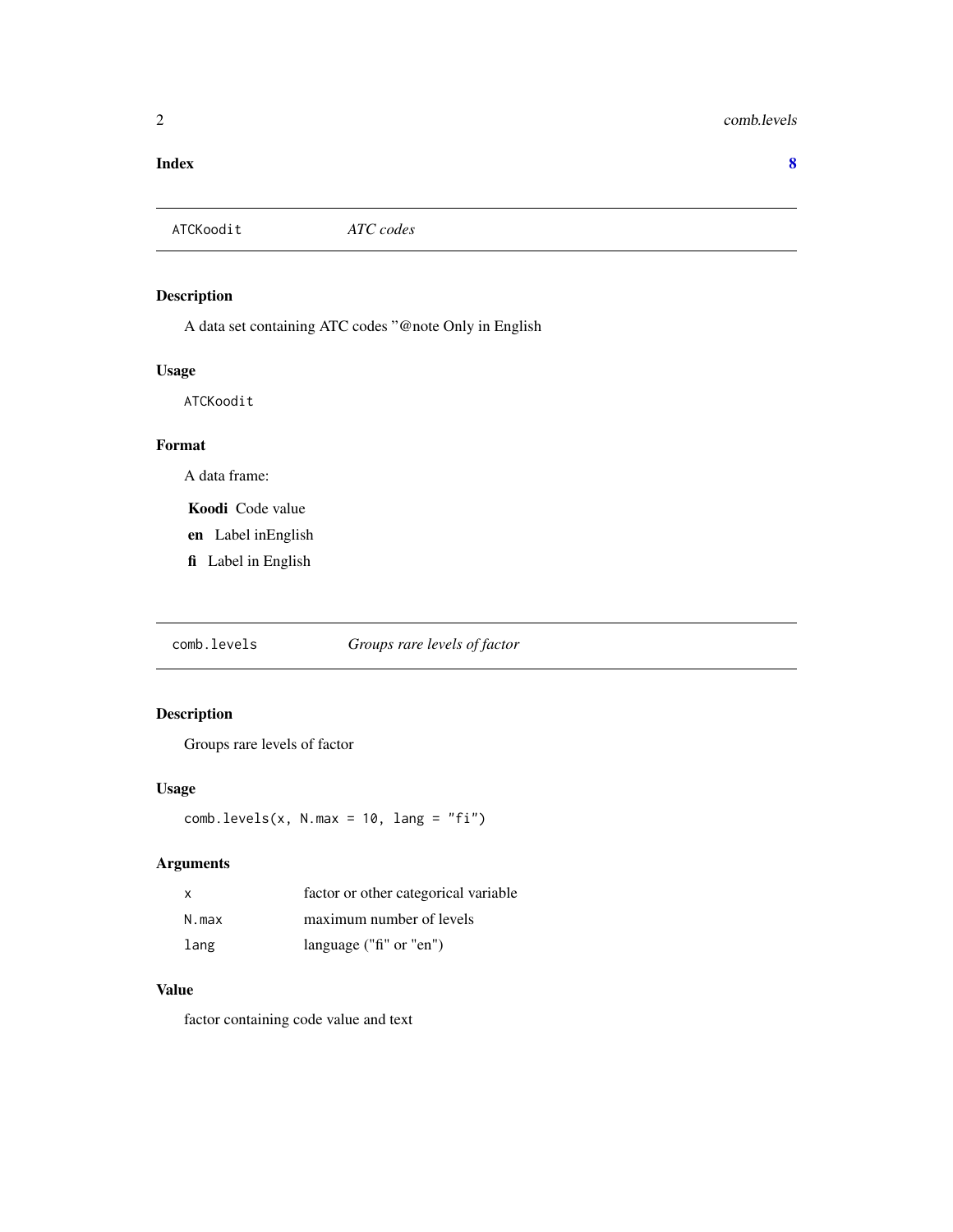<span id="page-2-0"></span>

A data set containing ICD10 codes (without dots) and labels ([https://koodistopalvelu.kanta.](https://koodistopalvelu.kanta.fi/codeserver/pages/classification-list-page.xhtml) [fi/codeserver/pages/classification-list-page.xhtml](https://koodistopalvelu.kanta.fi/codeserver/pages/classification-list-page.xhtml)).

#### Usage

ICD10Koodit

#### Format

A data frame:

Koodi Code value

- fi Label in Finnish
- la Label in Latin
- en Name in English
- sv Name in Swedish

#### Examples

# ICD10 codes starting with I67 ICD10Koodit[grepl("^I67",ICD10Koodit\$Koodi),]

ICDO3Koodit *ICD-O-3 codes*

#### Description

A data set containing ICD-O-3 codes and labels

#### Usage

ICDO3Koodit

#### Format

A data frame:

Koodi Code value

- fi Label in English
- en Label in English
- se Label in English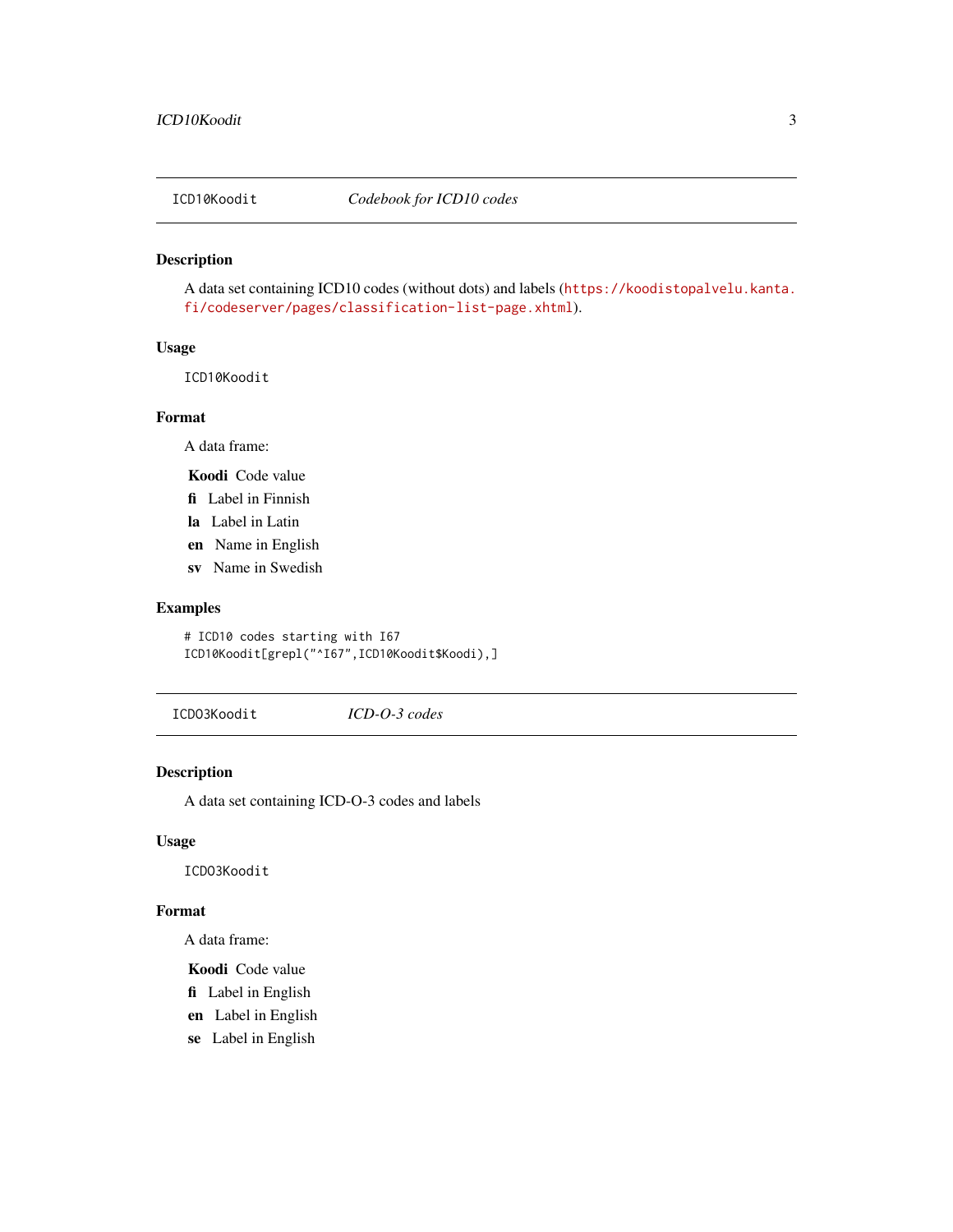<span id="page-3-0"></span>

A data set containing ICD-O-3 codes (no dot in codes) and labels

#### Usage

ICDO3Koodit1

#### Format

A data frame:

Koodi Code value

- fi Label in English
- en Label in English
- se Label in English

ICPCKoodit *ICPC codes*

#### Description

A data set containing International Classification of Primary Care (ICPC) codes. If English code is missing uses Finnish, and vice versa ([https://koodistopalvelu.kanta.fi/codeserver/pages/](https://koodistopalvelu.kanta.fi/codeserver/pages/classification-list-page.xhtml) [classification-list-page.xhtml](https://koodistopalvelu.kanta.fi/codeserver/pages/classification-list-page.xhtml)).

#### Usage

ICPCKoodit

#### Format

A data frame:

Koodi Code value

- en Label inEnglish
- fi Label in English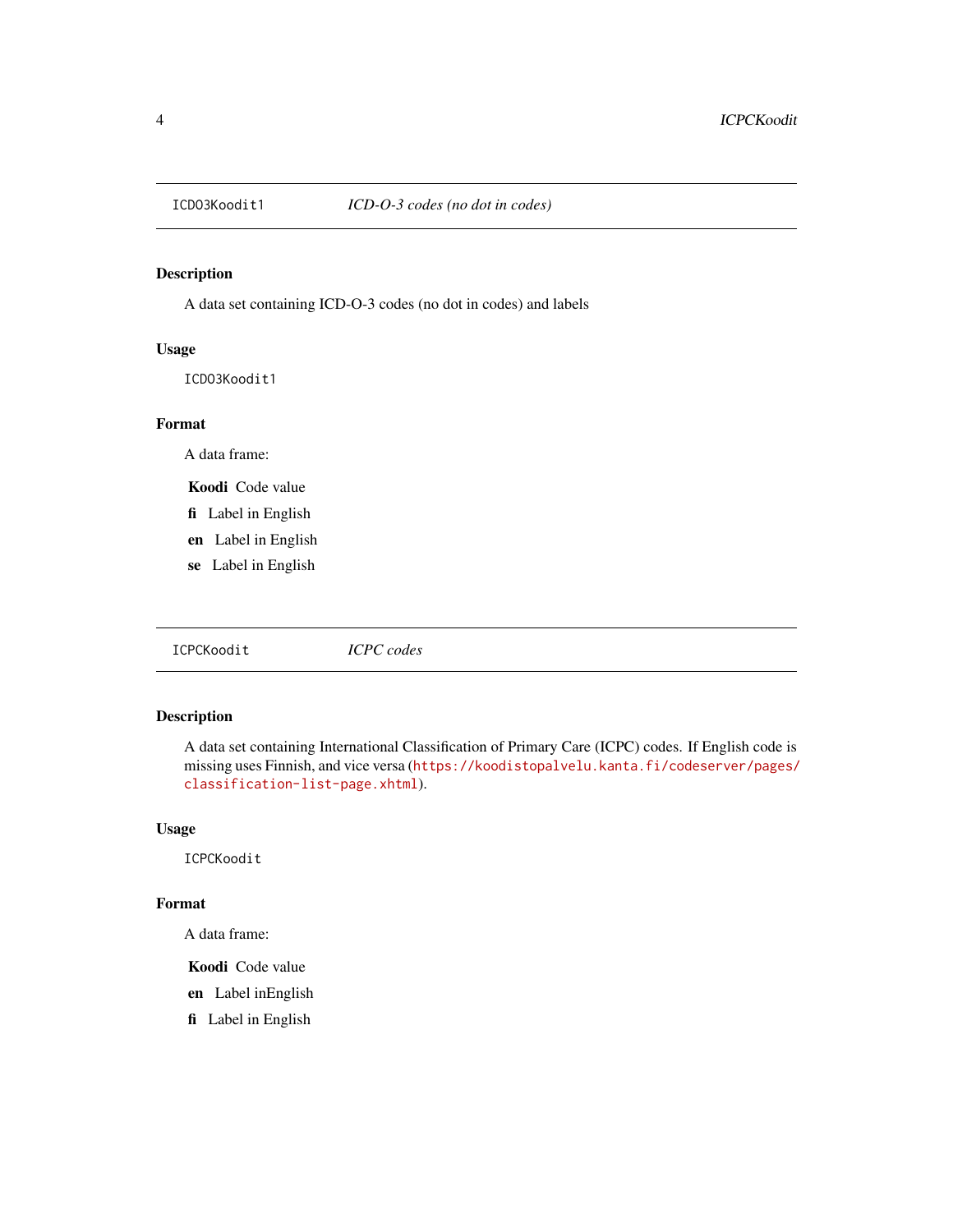<span id="page-4-0"></span>

Add label text to code

#### Usage

mkcodelabel(x, codebook, lang = "fi", as.factor.B = TRUE)

#### Arguments

| $\mathsf{x}$ | code value (character)                              |
|--------------|-----------------------------------------------------|
| codebook     | data frame containing codes and text                |
| lang         | language used, possible values "fi", "en", and "sv" |
| as.factor.B  | should value be converted to factor                 |

#### Value

character vector of factor containing code value and text

#### Author(s)

Jari Haukka <jari.haukka@helsinki.fi>

#### Examples

```
mkcodelabel("CJB10",TPKoodit,"en",FALSE)
mkcodelabel("CJB10",TPKoodit)
mkcodelabel("I351",ICD10Koodit,"en",FALSE)
```
SPATKoodit *SPAT procedure codes for primary care*

#### Description

SPAT procedure codes for primary care ([https://koodistopalvelu.kanta.fi/codeserver/page](https://koodistopalvelu.kanta.fi/codeserver/pages/classification-list-page.xhtml)s/ [classification-list-page.xhtml](https://koodistopalvelu.kanta.fi/codeserver/pages/classification-list-page.xhtml)). "@note Only in Finnish and Swedish

#### Usage

SPATKoodit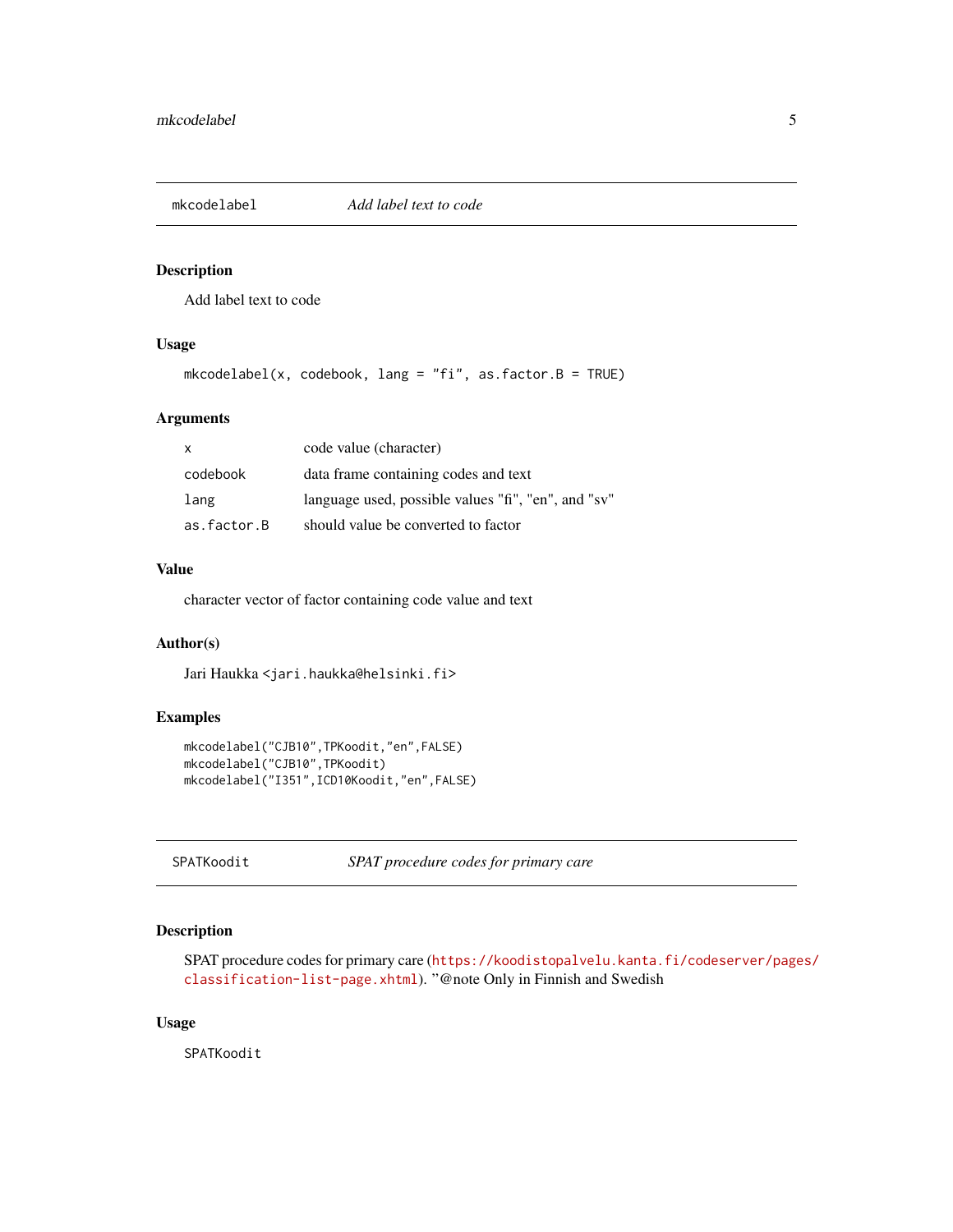#### 6 TPKoodit

#### Format

A data frame:

Koodi Code value

en Label in Finnish

fi Label in Finnish

se Label in Swedish

TPKoodit *Codebook for NOMESCO procedure codes*

#### Description

A data set containing NOMESCO (<http://nowbase.org/publications/ncsp-classification-surgical-procedures>) procedure codes and labels ([https://koodistopalvelu.kanta.fi/codeserver/pages/classif](https://koodistopalvelu.kanta.fi/codeserver/pages/classification-list-page.xhtml)ication-list-page. [xhtml](https://koodistopalvelu.kanta.fi/codeserver/pages/classification-list-page.xhtml)).

#### Usage

TPKoodit

#### Format

A data frame:

Koodi Code value

fi Label in Finnish

en Name in English

sv Name in Swedish

#### Examples

# Procedure codes starting with CHD TPKoodit[grepl("^CHD2",TPKoodit\$Koodi),]

<span id="page-5-0"></span>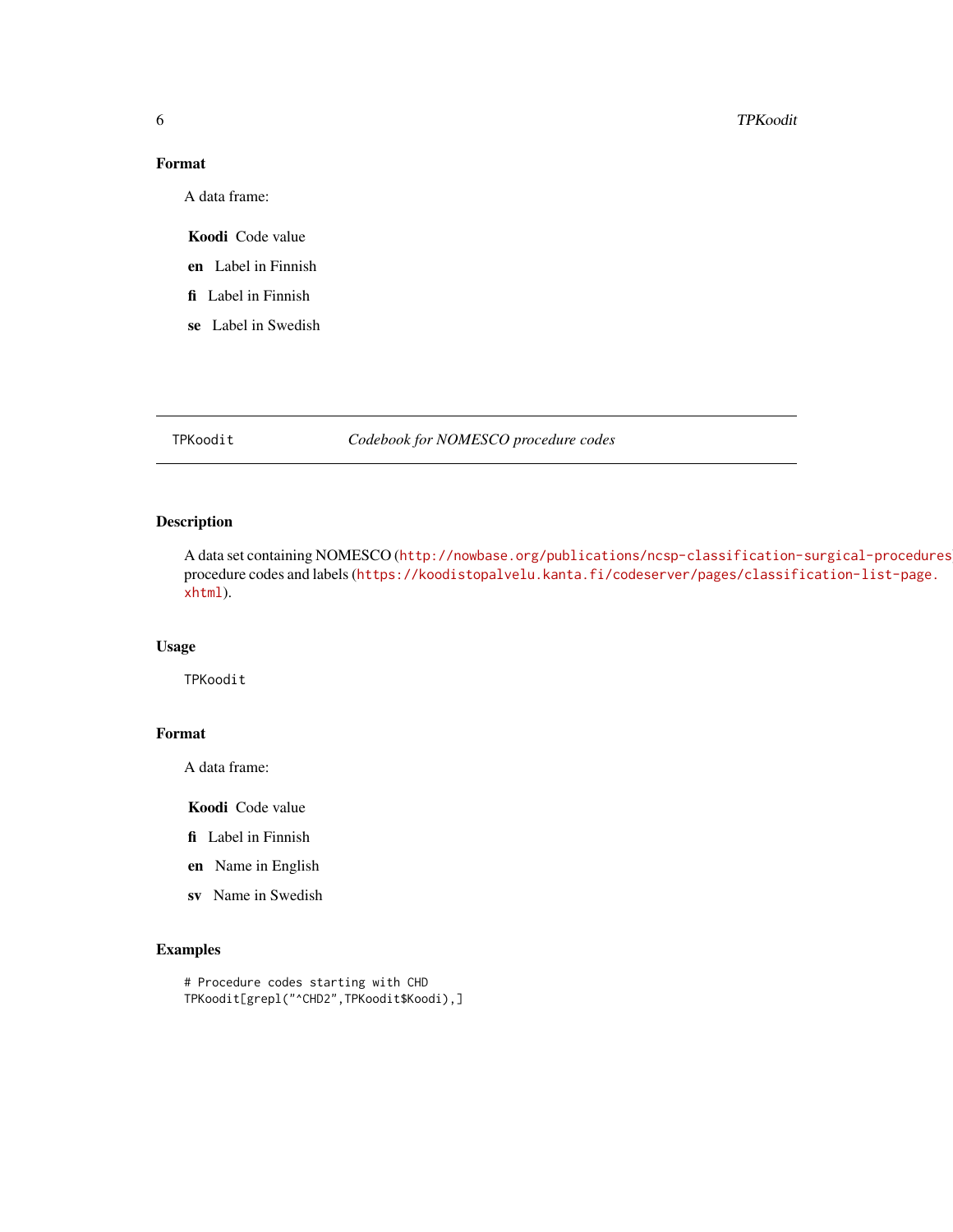<span id="page-6-0"></span>

Statistics Finland causes of death time series codes ( [https://tilastokeskus.fi/til/ksyyt/](https://tilastokeskus.fi/til/ksyyt/ksyyt_2018-11-12_luo_001.pdf) [ksyyt\\_2018-11-12\\_luo\\_001.pdf](https://tilastokeskus.fi/til/ksyyt/ksyyt_2018-11-12_luo_001.pdf) ) "@note Only in English

#### Usage

tpksaKoodit

#### Format

A data frame:

Koodi Code value

en Label in English

fi Label in Finnish